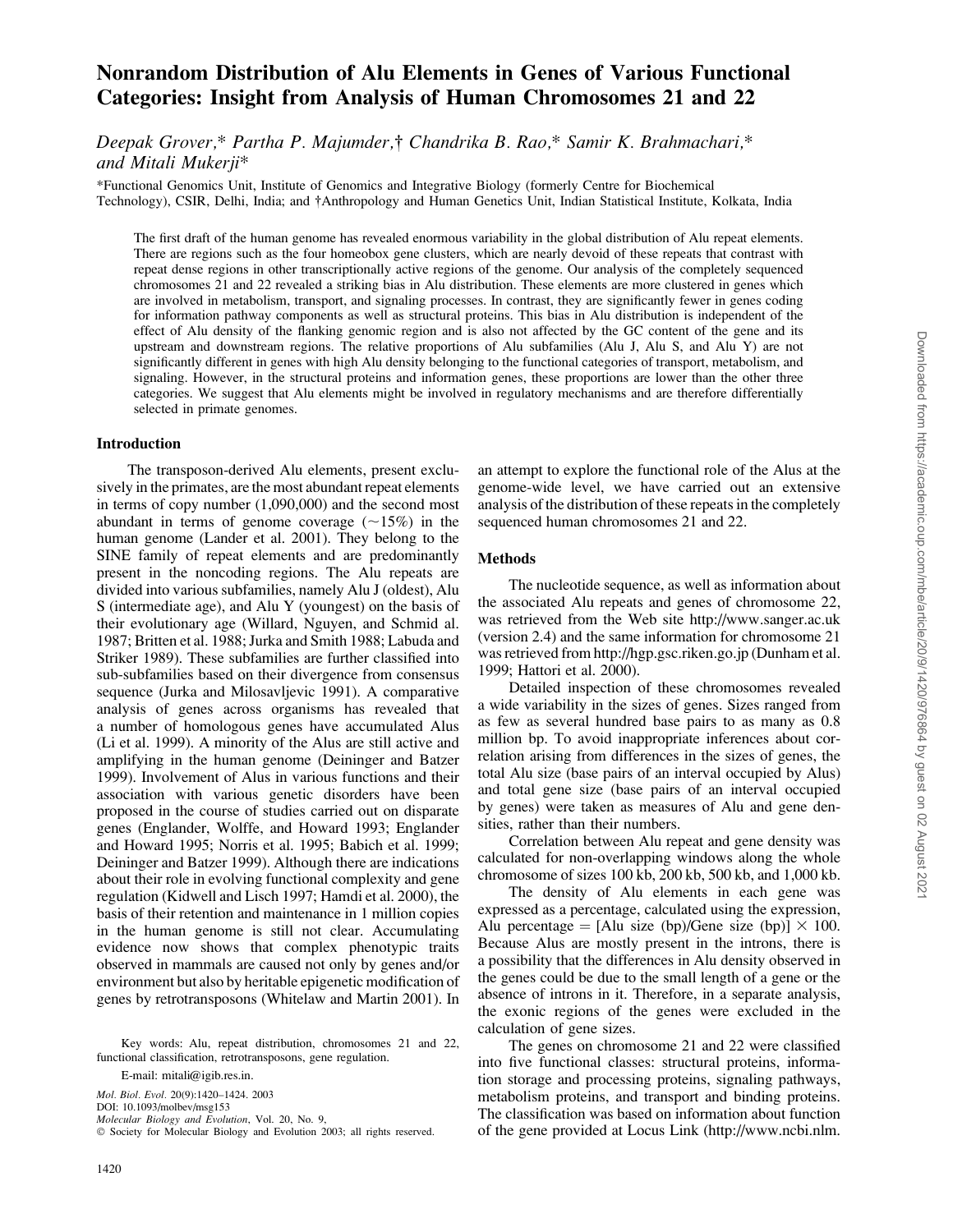Table 1 The Details of Chromosomes 21 and 22 in Terms of Size, Number of Genes, and Various Subfamilies of Alus

nih.gov/LocusLink/ ), GeneCard (http://bioinfo.weizmann. ac.il/cards/ ), Gene Quiz Web server (http://www. sander.ebi.ac.uk/gqsrv/), Gene Ontology (http://www. geneontology.org), and the UniGene database (http:// www.ncbi.nlm.nih.gov/UniGene/ ). Only those genes which were well characterized in terms of function and expression were considered (175 in chromosome 22, and 93 in chromosome 21, see Supplementary Material online).

Statistical tests of significance and relationship among different variables—e.g., Alu subfamily frequencies, Alu percentage, functional class, chromosome, and GC content—were carried out by the chi-square test, regression analysis, and analysis of variance (ANOVA).

#### Results

Chromosomes 21 and 22 differ substantially in both Alu density and gene density. The chromosomes are of similar size, but chromosome 22 has four times as many genes and twice as many Alu repeats (table 1). Interestingly, even though chromosome 22 has more Alu elements than chromosome 21, former seems to be less Alu dense based on its gene density (ratio of number of Alus and number of genes) than chromosome 21. However, the genes of chromosome 22 were found to be more enriched in Alu elements than those of chromosome 21 (table 1) as shown by higher values of both, the fraction of Alus in the genes, and Alu coverage in the genes.

The representation of Alu subfamilies has been found to be different in the genome. Alu S has the highest representation, followed by Alu J and Alu Y. We observed that the distribution of the Alu subfamilies within the genes is significantly different from their distribution in the intergenic region. This was true for both chromosome 21 (chi-square = 16.253, df = 2,  $P = 0.0003$ ) and chromosome 22 (chi-square  $= 10.064$ , df  $= 2$ ,  $P = 0.0065$ ). Alu subfamily distribution in the intragenic region of the two chromosomes was not significantly different (chi-square  $=$ 4.932, df = 2,  $P = 0.0849$ ), whereas the difference was highly significant for the intergenic region (chi-square  $=$ 31.91, df = 2,  $P < 0.0001$ ).

In accordance with the previous observations (Chen et al. 2002), we observed a significant positive correlation  $(P = 0.0001)$  between Alu density and gene density in both the chromosomes at various window sizes ranging from 1,000 kb to 50 kb. However, the scatter plot of gene density versus Alu density (shown for the 200 kb window size) showed that this is not an all-or-none phenomenon (fig. 1). Some regions of high gene density are extremely Alu poor and vice versa.

To test whether there is a selective association of genes with Alus, we initially classified the genes of chromosomes 21 and 22 into five functional categories: structural proteins, information storage and processing proteins, metabolism proteins, signaling pathway proteins, and transport and binding proteins. We then calculated the Alu density in each functional category. Analysis of variance of Alu density between the functional categories revealed that genes coding for structural proteins and information storage and processing components were either devoid of Alu elements or were rarely associated with them. However, genes involved in metabolism and transport and in binding processes were extremely rich in Alus (*F* value = 14.294, df = 4, 266,  $P < 0.0001$ ; fig 2).

It is possible that the differences in Alu density among the different functional categories of genes could be biased by intrinsic properties of the adjacent genomic sequence, such as GC content and Alu density. Therefore, we computed and analyzed the GC content and Alu percentage in the flanking 50 kb region (25 kb upstream  $+$ 25 kb downstream) with respect to various functional classes. Interestingly, regression analysis revealed that that GC content not only of the gene but of the downstream and upstream regions (in the order:  $\text{GC}_{\text{gene}} > \text{GC}_{\text{upstream}} >$  $GC_{downstream}$ ) also influenced Alu content of the gene (*F* ratio = 18.680, df = 3, 263,  $P < 0.0001$ ). To identify whether any of the five variables (total GC content plus GC contents and Alu percentages in the 25 kb upstream and downstream regions) had any significant effect on Alu percentage, we carried out a stepwise regression analysis. The results showed that all five variables were statistically significant predictors of Alu percentage ( $F$  ratio = 47.197,  $df = 5$ , 266,  $P < 0.0001$ ). We then regressed out the effects of these variables on Alu percentage and carried out ANOVA to test the equality of the adjusted mean values of Alu percentage among the functional categories. The F ratio (= 14.314, df = 4, 266) was highly significant ( $P$  < 0.0001), indicating that there are significant differences in Alu percentage among the functional categories even after adjusting for relevant correlates.

In the above exercise, Alu density was calculated by taking complete gene size (exons as well as introns) into account. Because Alu repeats are known to occur predominantly in introns, inclusion of exons for calculation of gene size may induce a bias in the analysis (particularly in the case of intron-less genes). To take this possibility into account, the analysis was repeated by calculating gene size as the sum of the sizes of its introns.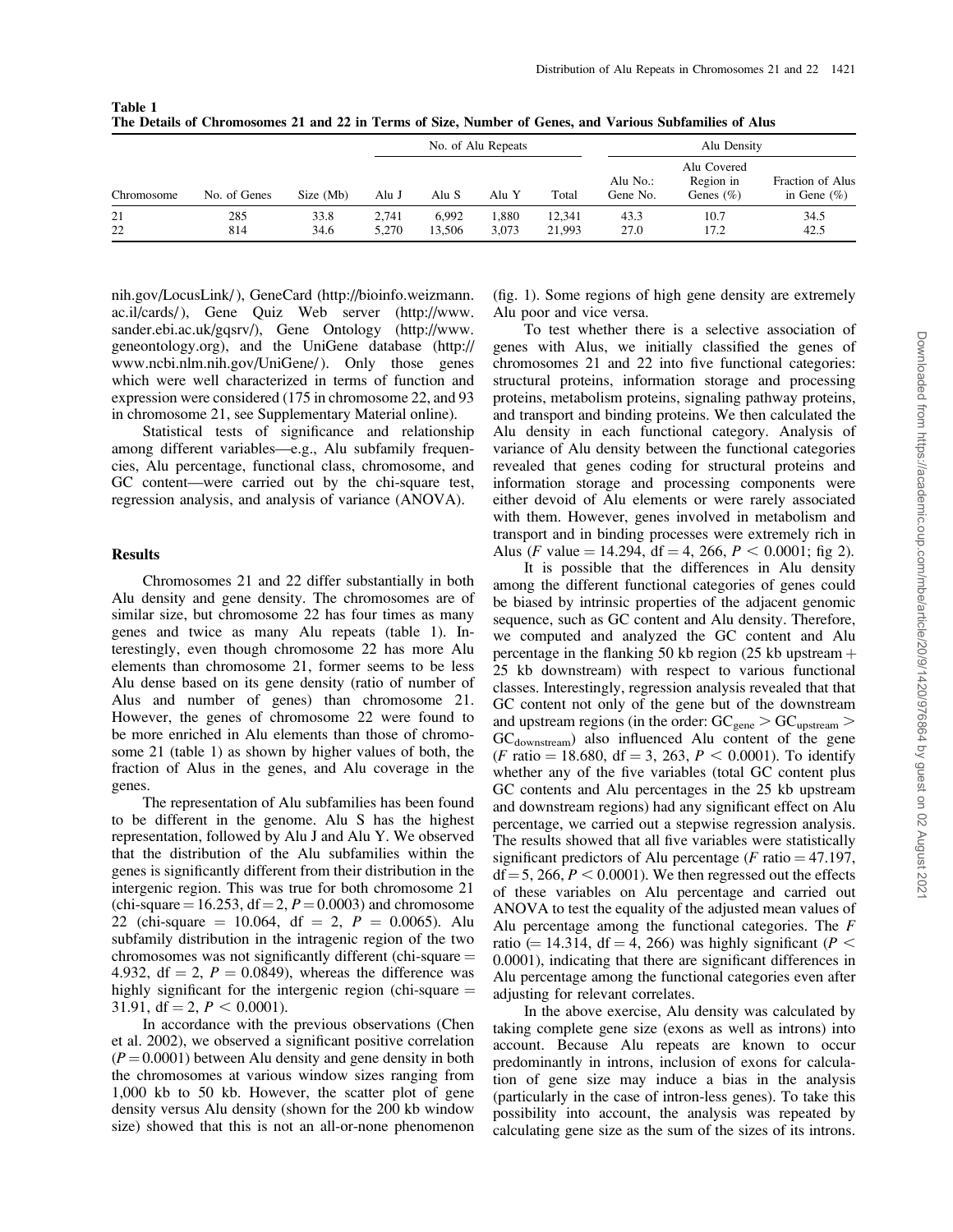

FIG. 1.—A scatter plot of Alu repeat density and gene density shown in a window size of 200 kb. The x-axis represents the cumulative length of genes (kb) in every 200 kb of sequence, and the y-axis represents the length occupied by Alu (kb) in the same 200-kb window.

Because regression analysis between Alu percentage and GC content of the intronic portions of genes revealed that GC content is not a statistically significant ( $F$  value = 0.274, df = 1, 262,  $P > 0.6$ ) predictor of Alu percentage, ANOVA was carried out without regressing out the effect of GC content. Our results indicate that difference in mean Alu percentage values among different functional classes, even after excluding exons, is statistically significant (F value = 13.899, df = 4, 248,  $P < 0.0001$ ).

We further determined whether there was a difference in the representation of the three Alu subfamilies in the different functional categories. For chromosome 22, there were no significant differences in the frequencies of S, J, and Y elements among the functional classes (chi-square $=$ 6.28, df = 8,  $P = 0.616$ ), but these differences were significant for chromosome 21 (chi-square  $= 22.7$ , df  $= 8$ ,  $P = 0.004$ , which was also reflected in the pooled data (chi-square = 19.3, df = 8,  $P = 0.013$ ). There was some difference in the frequencies of Alu S, J, and Y in the structural and information classes compared to the other two classes. When only three categories (signalling, transport, and metabolism) were considered, the chi-square value was not significant (chi-square  $= 6.19$ , df  $= 8$ ,  $P = 0.186$ .

### Discussion

Previous speculation about the predominance of Alu repeats in the actively transcribing regions of primate genomes (Schmid 1996) has recently been substantiated by analysis of the first draft of human genome (Lander et al. 2001). Higher Alu densities were observed in chromosomes with a greater number of genes and vice versa. These observations were made at the gross level of



FIG. 2.—The mean Alu densities in various functional category in chromosomes 21 and 22 (error bars: 95% confidence interval).

the chromosomes and indicated a general trend toward enrichment of Alus in gene-rich regions. In our analysis, scatter plots comparing Alu and gene densities indicate that although there is a positive correlation, this is not an all-or-none phenomenon. There are regions in the chromosome that are Alu rich but poorly represented in genes and vice versa. Another observation was that although chromosome 22 has more Alus and genes than chromosome 21, Alu density observed at the chromosomal level (Alu No.: Gene No.) is higher for chromosome 21 than for chromosome 22. This suggests that additional factors may govern Alu distribution in a chromosome and that gene density is not the only determinant of Alu density. Furthermore, it was observed that the genes on chromosome 22 are more Alu dense than those on chromosome 21 (table 1).

In an attempt to discern the properties that could influence Alu density in and around genes, we classified the genes from two chromosomes into five broad functional categories and then analyzed them with respect to Alu density. Surprisingly, we found a very biased distribution of Alu elements in these five functional categories. Alus were clustered in genes involved in metabolic pathways and signaling and transport processes, whereas they were poorly represented in genes coding for structural proteins and informational storage and processing components (fig. 2). Interestingly, the pattern of Alu distribution for each functional category was similar in the two chromosomes, despite a large difference in Alu and gene numbers between them.

Biased distribution of Alu in the human genome has been reported (Sainz et al. 1992) and ascribed to their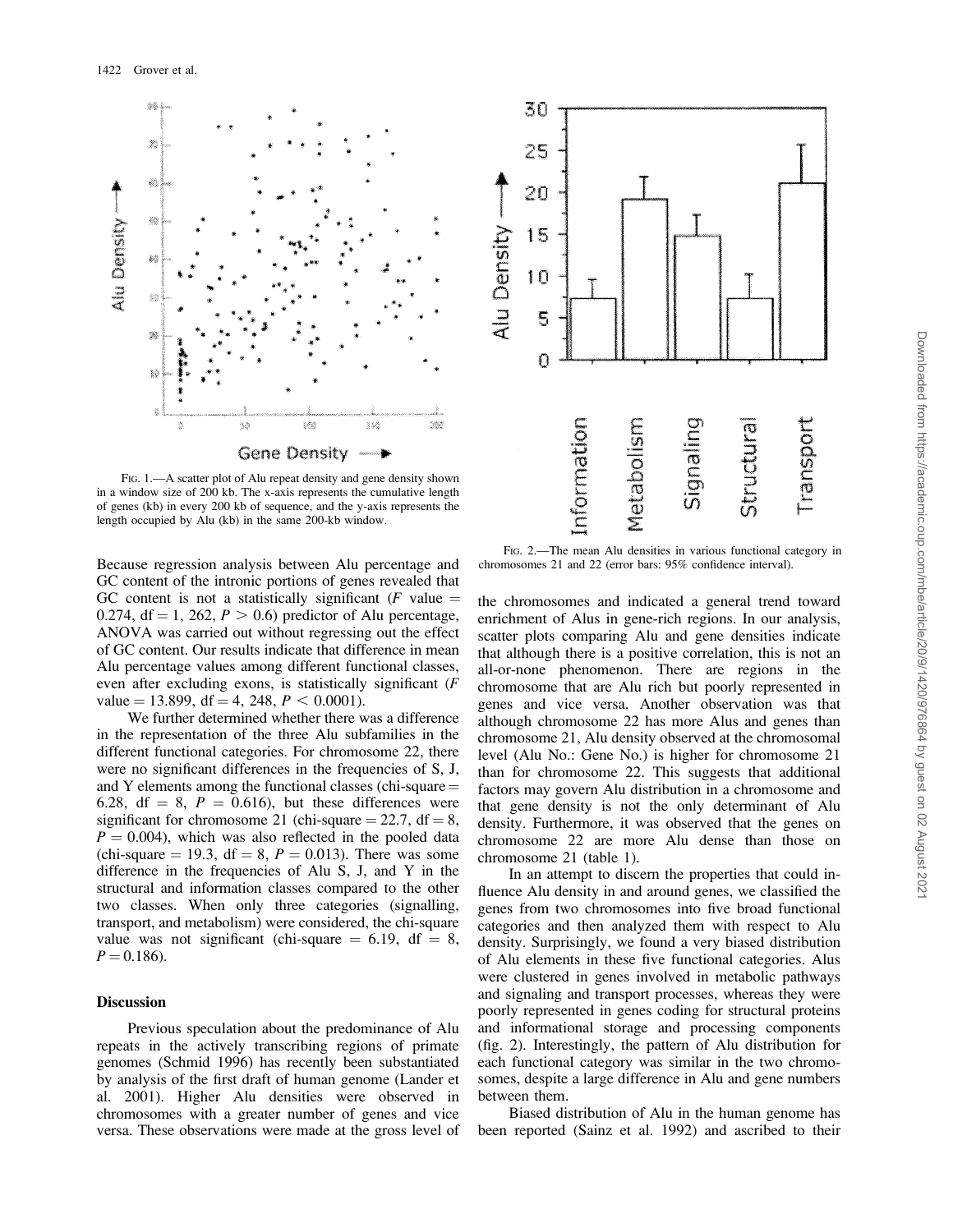Distribution of Alu Repeats in Chromosomes 21 and 22 1423

preference for GC-rich and gene-rich regions (Korenberg and Rykowski 1988; Pavlicek et al. 2001). It is possible that this bias is due to certain inherent differences in genomic architecture around the genes of various functional categories. However, we observed that although the GC content of the gene, as well as of the flanking sequence, influences Alu distribution considerably, it is the functional property of the gene which remains the dominant contributor toward Alu distribution as seen by ANOVA after regressing out the effect of GC content. This is in agreement with earlier observations that the distribution of young Alus in the human genome is not significantly influenced by GC content and transcriptional activity of the region (Arcot et al. 1995, 1996, 1998). In the earlier studies, it was concluded that the distribution of Alus was more or less random. We have demonstrated that this randomness is not observed if we classify the genes into various functional categories irrespective of GC content and Alu density of the surrounding genomic regions. Another suggested explanation for the nonrandom distribution is the abundance of sites that allow Alu insertion (Jurka, Klonowski, and Trifonov 1998) in certain genomic regions. If that were the case, one would observe a distribution of Alus that is a property of the genomic region, independent of genes and gene boundaries. However, we have observed that the bias in Alu distribution in genes was not influenced by Alu content of the flanking regions (see Results).

Based on these findings, we propose that Alus are nonrandomly distributed in the human genome and that the functional property of the gene seems to be the major factor contributing to the retention or exclusion of Alus within a gene. Given the increasing evidence of involvement of Alus in various regulatory functions (Oh et al. 2001; Hsieh et al. 2003; Le Goff et al. 2003), it is intuitively obvious that they might be negatively selected in structural genes as well as in the conserved information pathway genes. Because Alus are mostly present in the introns, it is also possible that absence of introns in the above categories could contribute to this bias. However, significant differences in Alu distribution across functional categories, even after excluding exonic sequences (thereby excluding genes without introns), further reinforced our hypothesis.

Our finding that the relative proportions of three Alu subfamilies are nearly same within the genes, but are significantly different outside the genes (chi-square test) indicates that there may be differential selection pressures operating on Alus within and outside genes. Furthermore, the relative proportions of these subfamilies for different functional categories were similar for chromosome 22 but somewhat different for chromosome 21, which was also reflected in the pooled data. In this analysis, two functional categories—informational and structural—were identified as outliers, and after removing these genes, the relative proportions became similar. This further corroborates our hypothesis of selection against insertion of these Alu elements in genes of structural and information functional classes. If Alus do play a role in gene regulation, it would be selectively disadvantageous—in fact cataclysmic—to have them in genes coding for structural proteins and information storage and processing components. This nonrandom distribution of Alu elements is in agreement with the analysis of the first draft of the human genome wherein homeobox gene clusters, which are extremely conserved across evolution, are found to be devoid of Alus or have low frequencies of them. The absence of these elements had been ascribed to the presence of large-scale cis-regulatory elements that cannot tolerate interruptions.

Alu elements harbor binding sites for various tissuespecific factors and hormone-responsive elements are involved in alternative splicing, can act as silencers as well as enhancers when present in  $5'$  untranslated regions (UTR) as well as  $3'UTR$ , and also affect nucleosome positioning. Their role in differential gene regulation is exemplified by alternative splicing of the human epithelial sodium channel  $\alpha$  gene (Oh et al. 2001) and the human  $\beta$ amylase precursor protein, as well as by differential expression of genes like parathyroid hormone (PTH), the immunoglobulin E receptor, and the acetylcholine receptor (Hamdi et al. 2000) among many others. The higher physiological complexity in primates compared to lower organisms has been attributed to considerable amounts of change in the metabolic machinery as well as transport mechanisms (Hamdi et al. 2000). Therefore, it is possible that these elements may be positively selected in genes involved in metabolism, transport, and signaling processes because of a need for diverse regulatory functions in those genes. It is also possible that higher Alu density in regulated genes may result in a higher number of epigenotypes, as subtle epigenetic variations can be brought about by these elements in a number of ways. This hypothesis has been recently reinforced by the observation that SINEs are excluded from imprinted regions of human genome (Greally 2002). In this case, it has been proposed that methylation-induced silencing by these SINEs could lead to deleterious consequences in the imprinted loci, where inactivation of one allele is already established and expression is often essential for embryonic growth and survival (Greally 2002). The Alus could also contribute to the evolution of novel functions by serving to distribute functional and regulatable promoters (Ferrigno et al. 2001).

However, our study does not rule out the possibility of integration bias in genes of particular functional categories which could also lead to differences in Alu distribution. It has been reported in some studies that there are preferred sites of Alu integration in the genome (Daniels and Deininger 1985; Jurka and Klonowski 1996). Higher density of Alu repeats in genes of certain functional classes may therefore reflect the abundance of Alu integration sites in these genes. As more and more expression profiles become available, it will become possible to analyze the association of Alus with the function of genes.

In summary, our analysis of the Alu elements in chromosomes 21 and 22 clearly shows that there is a strong correlation between the functional class of the gene and Alu repeat maintenance. It remains to be seen whether this would be true for the entire genome.

## Acknowledgments

We thank Debasis Dash for computational support and Adam Eyre-Walker for input into the manuscript. Fi